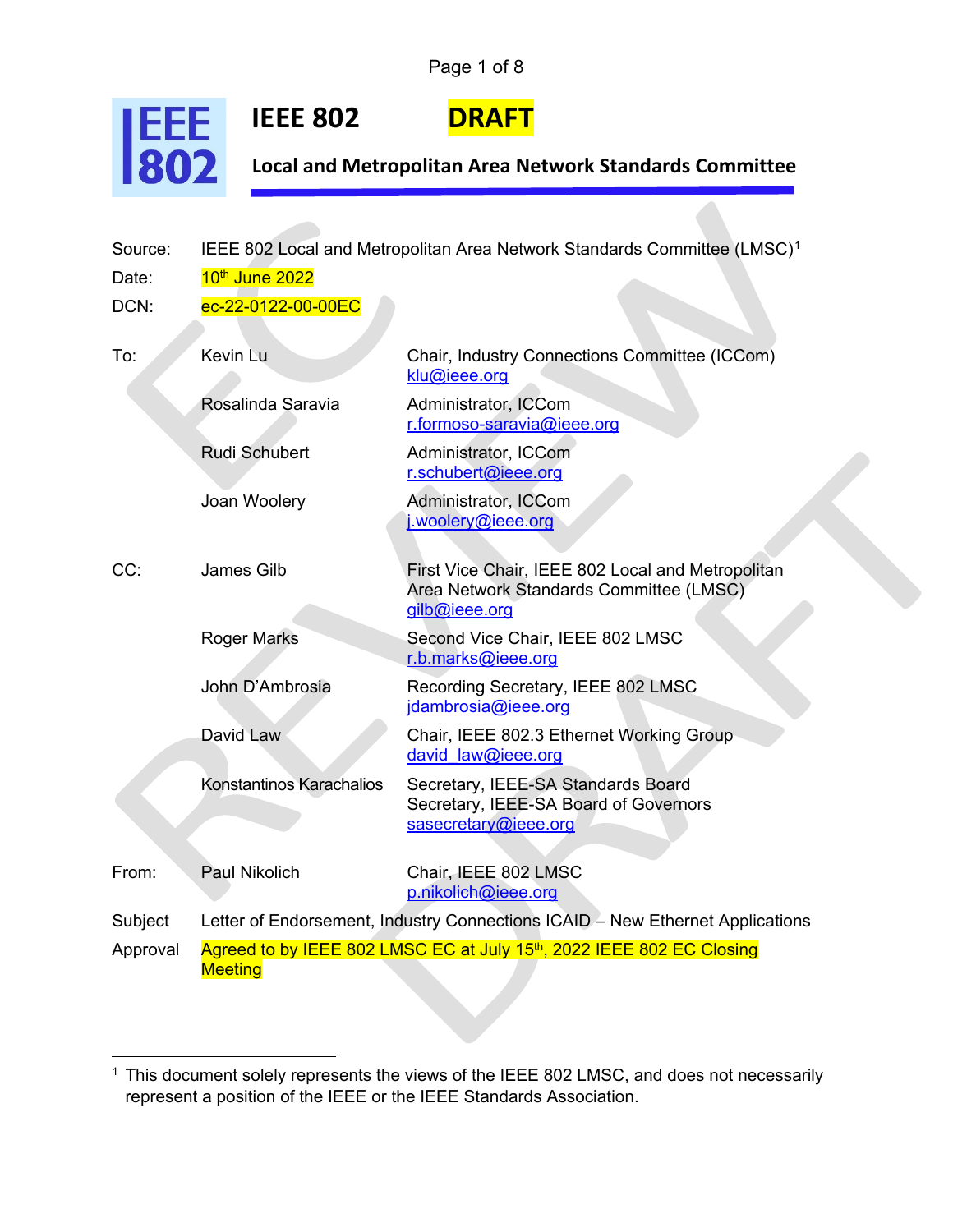Dear Mr Lu and Members of IEEE-SA Industry Connections Committee (ICCom),

This letter is to convey the approval of the attached ICAID for the renewal of "New Ethernet Applications" (NEA) Industry Connections activity by the IEEE 802 Local and Metropolitan Area Network Standards Committee (LMSC).

This Industry Connections activity has been a successful endeavor within IEEE 802, leading to the development of a multitude of IEEE 802.3 Ethernet standards since its initial formation in 2015. Since its last renewal in 2020, the following standardization activities targeting Ethernet applications have leveraged the Industry Connections NEA Activity: 1) Lower cost, short reach, optical interconnects based on 100 Gb/s wavelengths; 2) Precision Time Protocol (PTP) Timestamping clarifications; 3) Automotive Optical Multigig; 4) Next steps in Single-Pair ecosystem; 5) 100 Gb/s over Dense Wavelength Division Multiplexing (DWDM) systems; 6) 400 Gb/s over DWDM systems; 7) Automotive 10G+ Copper; and 8) 200 Gb/s, 400 Gb/s, 800 Gb/s, and 1.6 Tb/s Ethernet.

Additional activities leveraging the NEA Industry Connections activity include joint meetings with IEEE 802.1 "Nendica" Industry Connections Activity regarding "Cut-through Forwarding", and consensus meetings on 1) "High-speed bi-directional optics" and 2) "Ethernet Enhancements for High Performance Computing and Storage Systems".

The IEEE 802 LMSC will serve as the sponsoring committee of this Industry Connections activity, with direct oversight delegated to the IEEE 802.3 Ethernet Working Group. The following documents will guide the operation of this activity: (1) IEEE 802 LMSC Operations Manual; (2) IEEE 802 Policies & Procedures; (3) IEEE 802 Working Group Policies and Procedures and (4) IEEE 802.3 Operations Manual.

Given the on-going success of this activity in spawning new Ethernet standardization activities within the IEEE 802.3 Ethernet Working Group, IEEE 802 LMSC endorses the approval of this ICAID and the continuation of this activity.

Sincerely,

Paul Nikolich Chair, IEEE 802 Local and Metropolitan Area Network Standards Committee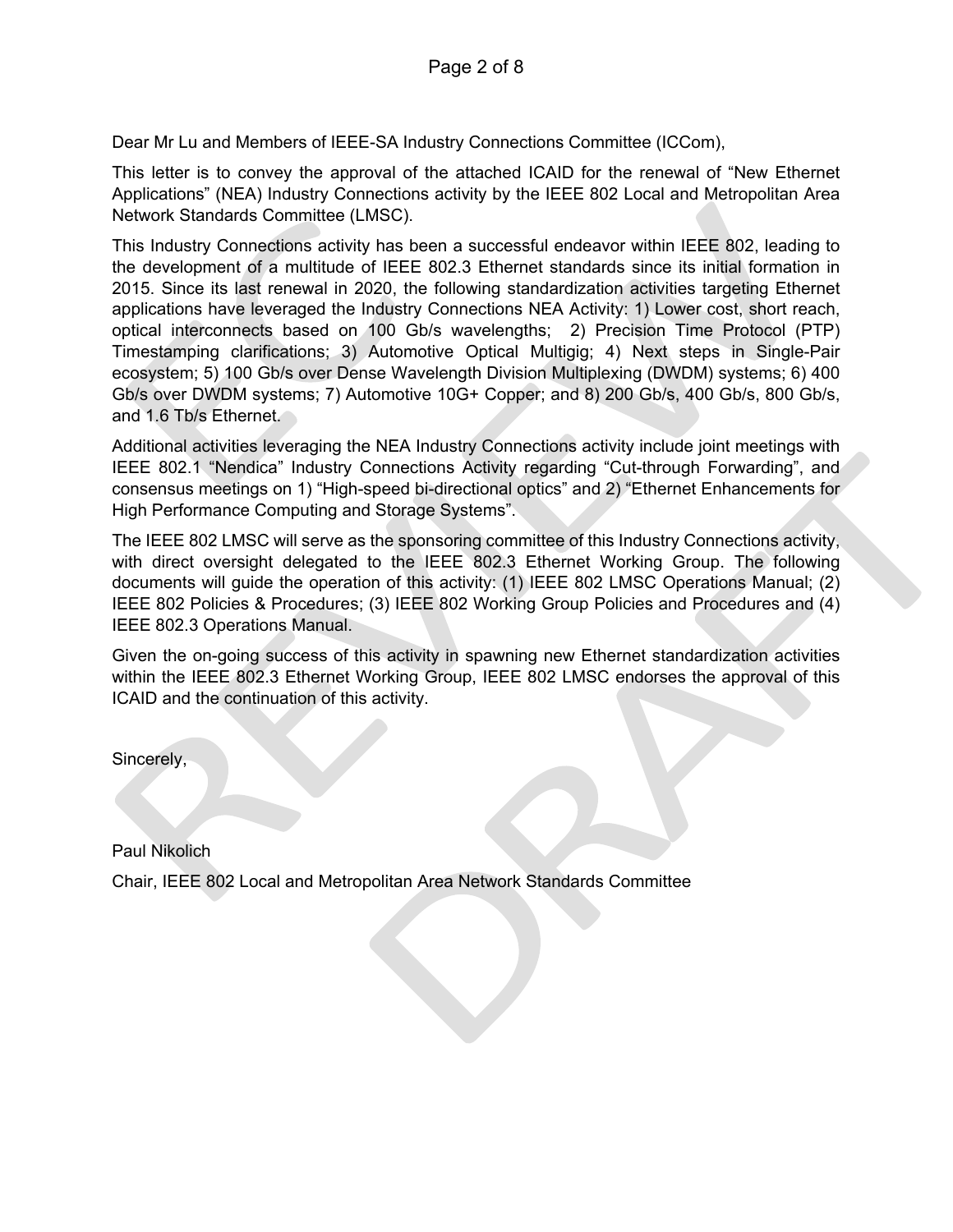# Page 3 of 8

# New Ethernet Applications

# **Industry Connections Activity Initiation Document (ICAID)**

Version: 5.0, 01 September 2022 IC15-005-05

# **Instructions**

- Instructions on how to fill out this form are shown in red. Please leave the instructions in the final document and simply add the requested information where indicated.
- Spell out each acronym the first time it is used. For example, "United Nations (UN)."
- Shaded Text indicates a placeholder that should be replaced with information specific to this ICAID, and the shading removed.
- Completed forms, in Word format, or any questions should be sent to the IEEE Standards Association (IEEE SA) Industry Connections Committee (ICCom) Administrator at the following address: [industryconnections@ieee.org.](mailto:industryconnections@ieee.org)
- The version number above, along with the date, may be used by the submitter to distinguish successive updates of this document. A separate, unique Industry Connections (IC) Activity Number will be assigned when the document is submitted to the ICCom Administrator.

# **1. Contact**

Provide the name and contact information of the primary contact person for this IC activity. Affiliation is any entity that provides the person financial or other substantive support, for which the person may feel an obligation. If necessary, a second/alternate contact person's information may also be provided.

Name: Jon Lewis Email Address: Jon.Lewis@dell.com Employer: Dell Technologies Affiliation: Dell Technologies

IEEE collects personal data on this form, which is made publicly available, to allow communication by materially interested parties and with Activity Oversight Committee and Activity officers who are responsible for IEEE work items.

# **2. Participation and Voting Model**

Specify whether this activity will be entity-based (participants are entities, which may have multiple representatives, one-entity-one-vote), or individual-based (participants represent themselves, oneperson-one-vote).

Individual-Based

# **3. Purpose**

# **3.1 Motivation and Goal**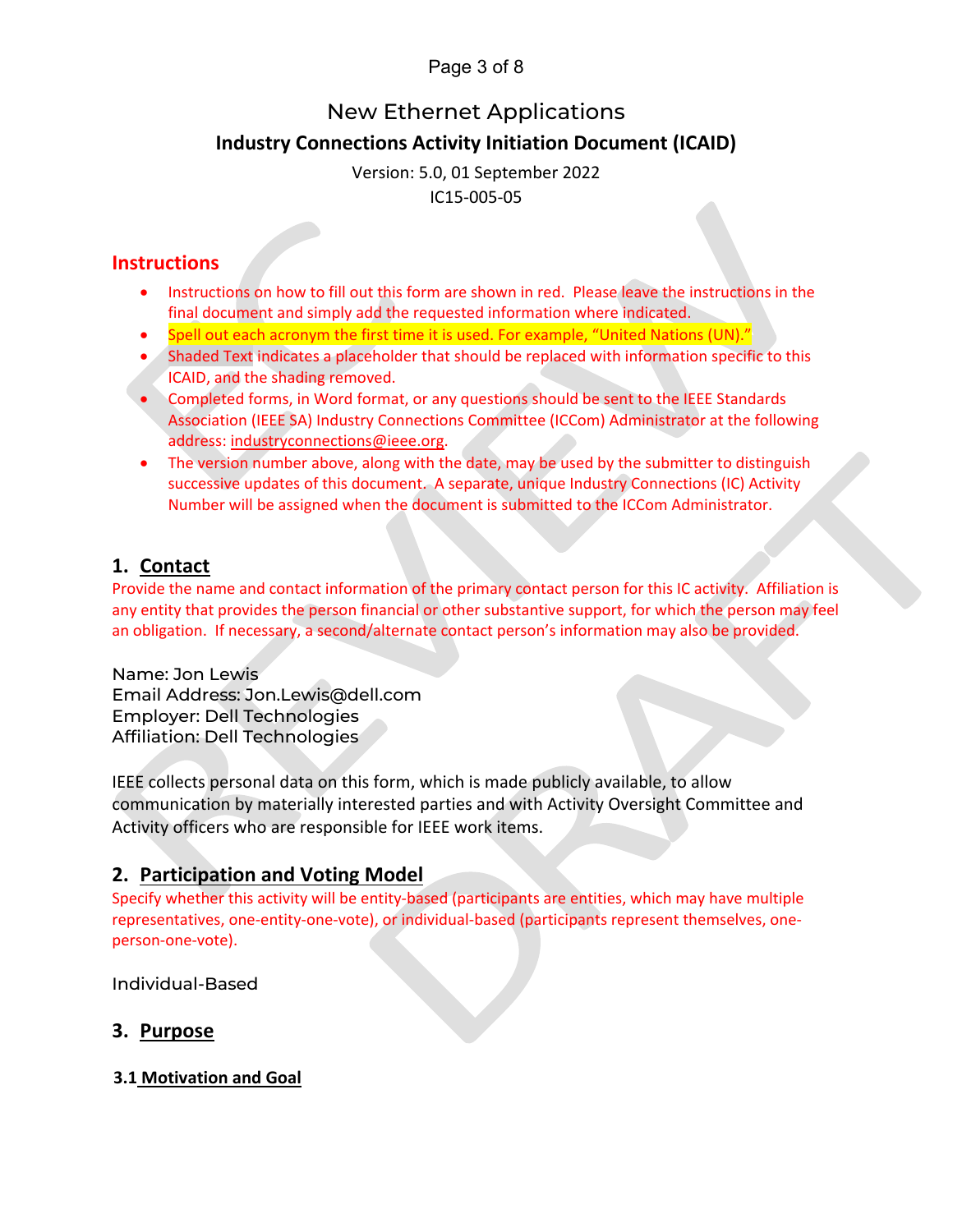# Page 4 of 8

Briefly explain the context and motivation for starting this IC activity, and the overall purpose or goal to be accomplished.

The growing diversity of applications for Ethernet, including new application areas, is driving the development of a multitude of new standards to be developed. Recent examples of Ethernet standardization activities that originated in the New Ethernet Applications Industry Connections ICAID include: 1) Lower cost, short reach, optical interconnects based on 100 Gb/s wavelengths; 2) Precision Time Protocol (PTP) Timestamping clarifications; 3) Automotive Optical Multigig; 4) Next steps in Single-Pair ecosystem; 5) 100 Gb/s over Dense Wavelength Division Multiplexing (DWDM) systems; 6) 400 Gb/s over DWDM systems; 7) Automotive 10G+ Copper; and 8) 200 Gb/s, 400 Gb/s, 800 Gb/s, and 1.6 Tb/s Ethernet.

Additional activities leveraging the NEA Industry Connections activity include joint meetings with IEEE 802.1 "Nendica" Industry Connections Activity regarding "Cut-through Forwarding", and consensus meetings on 1) "High-speed bi-directional optics" and 2) "Ethernet Enhancements for High Performance Computing and Storage Systems".

The goal of these activities is to assess requirements for new Ethernet-based applications, identify gaps not currently addressed by IEEE 802.3 standards, and facilitate building industry consensus towards proposals to initiate new standards development efforts.

### **3.2 Related Work**

Provide a brief comparison of this activity to existing, related efforts or standards of which you are aware (industry associations, consortia, standardization activities, etc.).

There are no known open standards / IEEE 802.3 based activity for Ethernet projects to compare against this Industry Connections activity proposal.

### **3.3 Previously Published Material**

Provide a list of any known previously published material intended for inclusion in the proposed deliverables of this activity.

None

### **3.4 Potential Markets Served**

Indicate the main beneficiaries of this work, and what the potential impact might be.

Stakeholders for the Standard: Ethernet has been dominant in the datacom space such as campus, enterprise and data center applications. Stakeholders include component providers (e.g., electrical / optical transceivers, cabling and integrated circuit), system product providers (e.g., switch and NIC), network providers (e.g., installers, network support), bandwidth providers (e.g., carriers), software providers (e.g., network management), providers of network powered or powering devices, and the users of any of these products or services. Recent activities in IEEE 802.3 have helped expand stakeholders for Ethernet into automotive, industrial and access application spaces.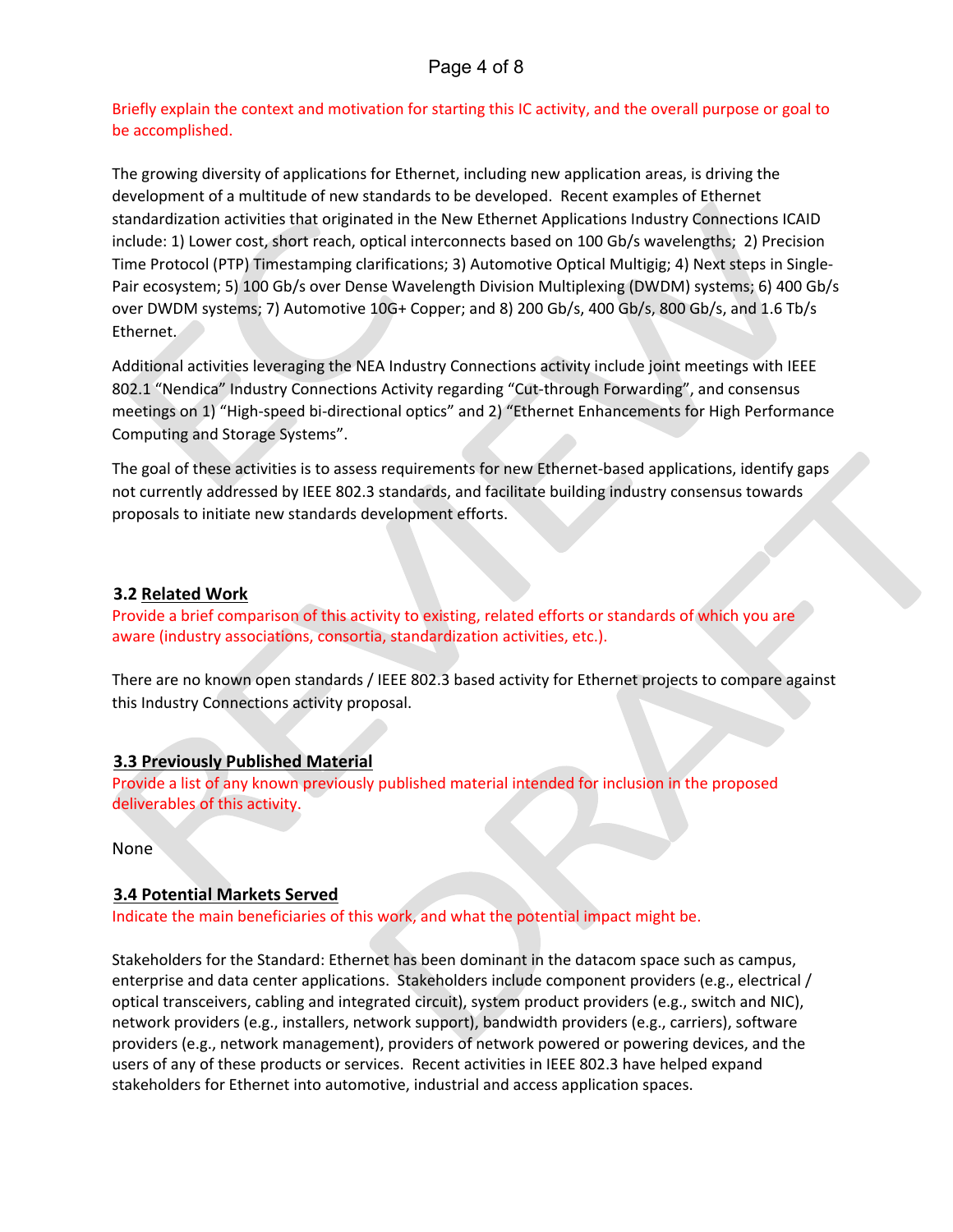# Page 5 of 8

#### **3.5 How will the activity benefit the IEEE, society, or humanity?**

Describe how this activity will benefit the IEEE, society, or humanity.

Ethernet is employed in a number of market applications, which are exhibiting a growing diversity in terms of the Ethernet rates and features needed. Solutions spanning these different application spaces and rates will be best addressed by leveraging common technology investments. Ethernet provides ubiquitous low-cost, high-bandwidth communications. Recent global conditions highlighted the importance of being able to maintain communications globally. Ethernet in all its varieties is a critical component in communication infrastructure. This activity will support Ethernet's evolution by enabling industry consensus building on the market/application requirements and identify gaps not currently addressed by IEEE 802.3 standards of new solutions, which will help to foster industry interest in new Ethernet study groups.

# **4. Estimated Timeframe**

Indicate approximately how long you expect this activity to operate to achieve its proposed results (e.g., time to completion of all deliverables).

### **Expected Completion Date:** 09/2024

IC activities are chartered for two years at a time. Activities are eligible for extension upon request and review by ICCom and the responsible committee of the IEEE SA Board of Governors. Should an extension be required, please notify the ICCom Administrator prior to the two-year mark.

## **5. Proposed Deliverables**

Outline the anticipated deliverables and output from this IC activity, such as documents (e.g., white papers, reports), proposals for standards, conferences and workshops, databases, computer code, etc., and indicate the expected timeframe for each.

There will be multiple types of deliverables. The first type of deliverable will be the records of the meetings, including minutes and supporting presentations. The second type of output may be the creation of one or more consensus presentations that are used as the basis for one or more Call-for-Interests to study new areas. A third possible type of deliverable may be the creation, as appropriate, of white papers documenting the findings of the IC activity.

## **5.1 Open Source Software Development**

*Indicate whether this IC Activity will develop or incorporate open source software in the deliverables. All contributions of open source software for use in Industry Connections activities shall be accompanied by an approved IEEE Contributor License Agreement (CLA) appropriate for the open source license under which the Work Product will be made available. CLAs, once accepted, are irrevocable. Industry Connections Activities shall comply with the IEEE SA open source policies and procedures and use the IEEE SA open source platform for development of open source software. Information on IEEE SA Open can be found at [https://saopen.ieee.org/.](https://saopen.ieee.org/)*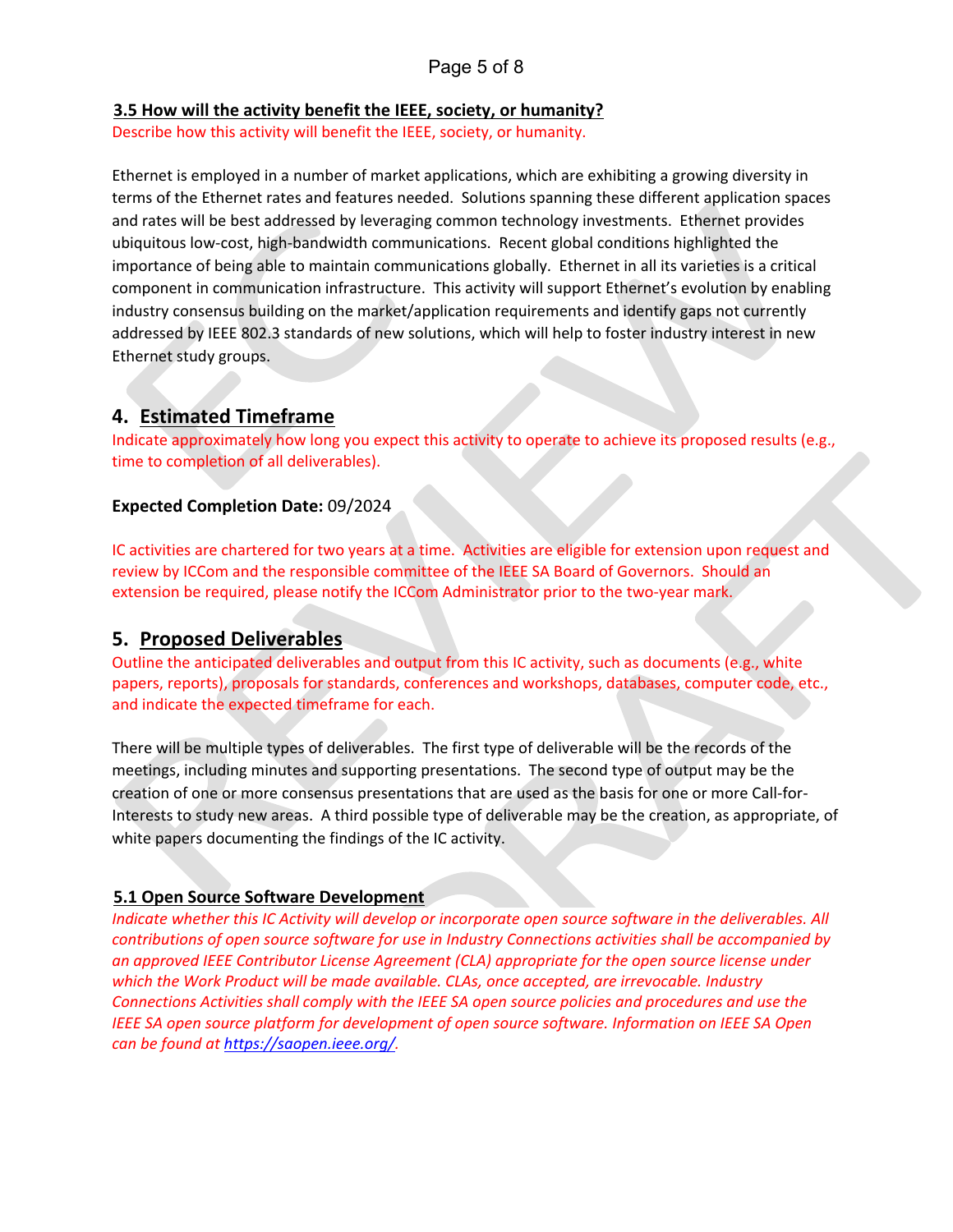# Page 6 of 8

Will the activity develop or incorporate open source software (either normatively or informatively) in the deliverables? No

# **6. Funding Requirements**

Outline any contracted services or other expenses that are currently anticipated, beyond the basic support services provided to all IC activities. Indicate how those funds are expected to be obtained (e.g., through participant fees, sponsorships, government, or other grants, etc.). Activities needing substantial funding may require additional reviews and approvals beyond ICCom.

None

# **7. Management and Procedures**

## **7.1 Activity Oversight Committee**

Indicate whether an IEEE Standards Committee or Standards Development Working Group has agreed to oversee this activity and its procedures.

## **Has an IEEE Standards Committee or Standards Development Working Group agreed to oversee this activity?** Yes

If yes, indicate the IEEE committee's name and its chair's contact information.

SIEEE Committee Name: **IEEE 802 LAN/MAN Standards Committee** Chair's Name: Paul Nikolich Chair's Email Address: p.nikolich@ieee.org Chair's Phone: +1 857 205 0050

Working Group Chair: IEEE 802.3 Ethernet Working Group Chair's Name: David Law Chair's Email Address: dlaw@hpe.com Chair's Phone: +44 1631 563729

Contact Information for Working Group Vice-Chair Vice-Chair's Name: Adam Healey Vice-Chair's Email Address: adam.healey@broadcom.com Vice-Chair's Phone: +1 610 712-3508

Additional IEEE committee information, if any. Please indicate if you are including a letter of support from the IEEE Committee that will oversee this activity.

Yes, a letter of support is attached.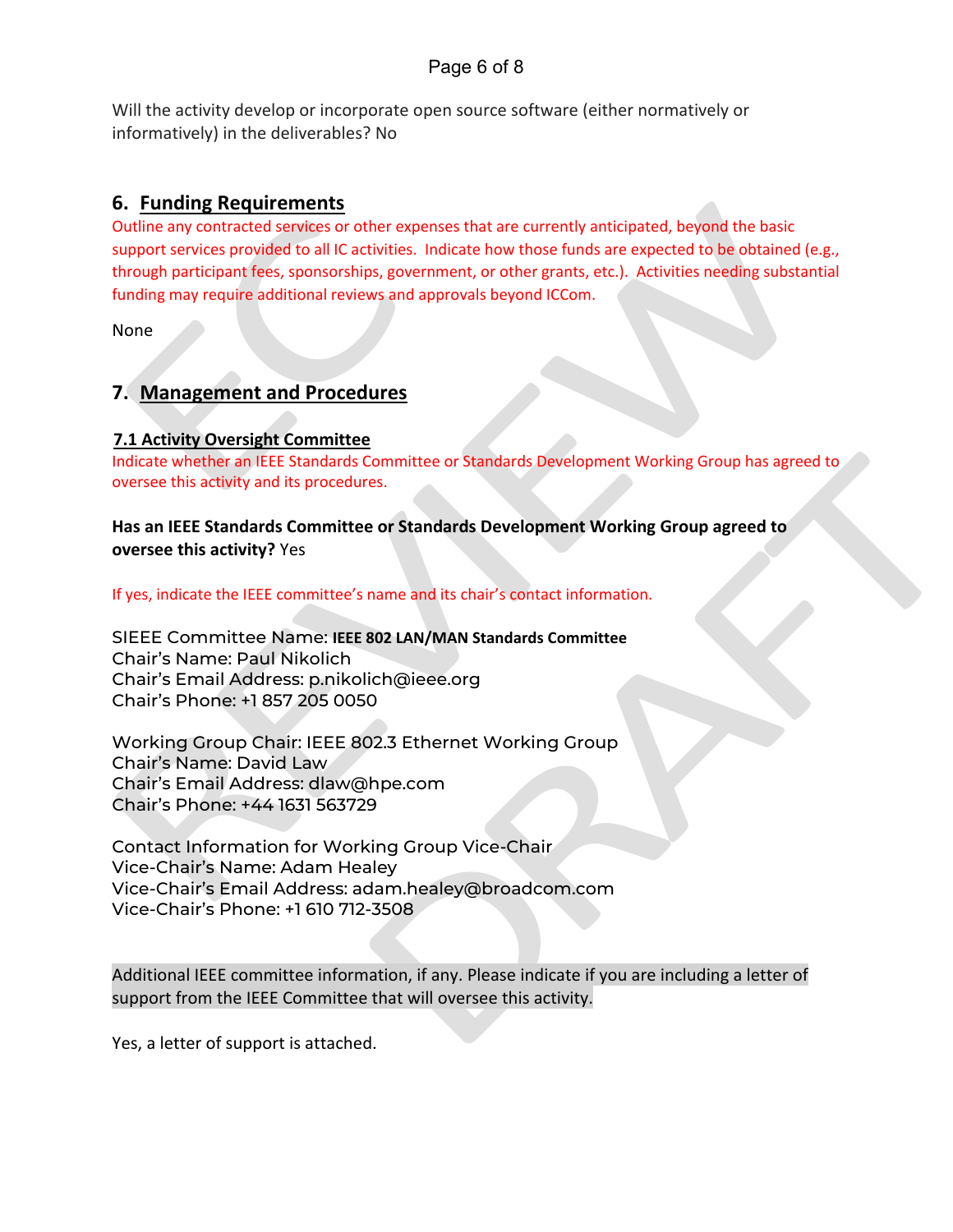# Page 7 of 8

IEEE collects personal data on this form, which is made publicly available, to allow communication by materially interested parties and with Activity Oversight Committee and Activity officers who are responsible for IEEE work items.

### **7.2 Activity Management**

If no Activity Oversight Committee has been identified in 7.1 above, indicate how this activity will manage itself on a day-to-day basis (e.g., executive committee, officers, etc.).

N/A

## **7.3 Procedures**

Indicate what documented procedures will be used to guide the operations of this activity; either (a) modified baseline *Industry Connections Activity Policies and Procedures* [\(entity,](https://standards.ieee.org/content/dam/ieee-standards/standards/web/governance/iccom/IC_Activity_PNP_Entity_Baseline.doc) [individual\)](https://standards.ieee.org/content/dam/ieee-standards/standards/web/governance/iccom/IC_Activity_PNP_Individual_Baseline.doc), (b) *Abridged Industry Connections Activity Policies and Procedures* [\(entity,](https://standards.ieee.org/content/dam/ieee-standards/standards/web/governance/iccom/IC_Activity_PP_Abridged_Entity.doc) [individual\)](https://standards.ieee.org/content/dam/ieee-standards/standards/web/governance/iccom/IC_Activity_PP_Abridged_Individual.doc), (c) Standards Committee policies and procedures accepted by the IEEE SA Standards Board, or (d) Working Group policies and procedures accepted by the Working Group's Standards Committee. If option (a) is chosen, then ICCom review and approval of the P&P is required. If option (c) or (d) is chosen, then ICCom approval of the use of the P&P is required.

IEEE 802 LMSC Operations Manual, IEEE 802 P&P, IEEE 802 Working Group Policies and Procedure, IEEE 802.3 Operations Manual

## **8. Participants**

## **8.1 Stakeholder Communities**

Indicate the stakeholder communities (the types of companies or other entities, or the different groups of individuals) that are expected to be interested in this IC activity and will be invited to participate.

Stakeholders identified to date includes but are not limited to: users and producers of systems and components for servers, network storage, networking systems, data centers, high performance computing, telecommunications carriers, automotive, and industrial applications.

### **8.2 Expected Number of Participants**

Indicate the approximate number of entities (if entity-based) or individuals (if individual-based) expected to be actively involved in this activity.

120 Individuals

### **8.3 Initial Participants**

Provide a few of the entities or individuals that will be participating from the outset. It is recommended there be at least three initial participants for an entity-based activity, or five initial participants (each with a different affiliation) for an individual-based activity.